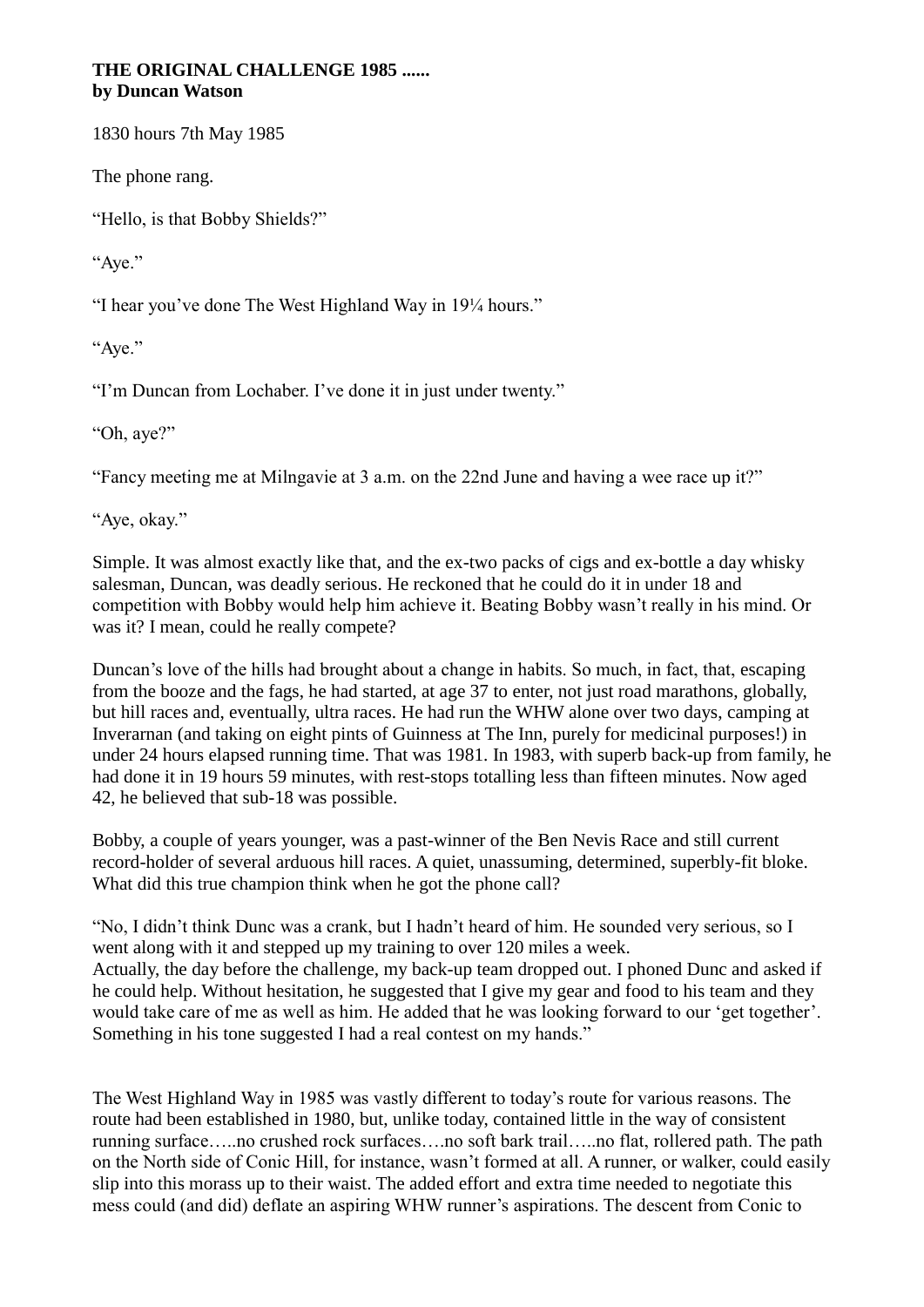Balmaha was steep muddy and dangerous....no such thing as steps!

The East shore of Loch Lomond has been described as desperate for runners. In 1985, it was considerably worse, as there had been several recent landslides which created hundreds of yards of hard-to-negotiate mud, tree and boulder. Also, there were no neat boulder steps at Rob Roy's Cave, a mile or so north of Inversnaid, just a clutter of massive boulders neatly placed for ripping into knees and destabilising forward progress.

North of Inverarnan, both Bobby and Duncan recall slithering back down black mud- filled slopes, up to twenty feet high, on several occasions. At another point, north of Doune Bothy, the path was diverted uphill at least three hundred feet, due to flooding. The descent northwards from above Crianlarich, Bobby recalls being akin to ski-ing with no discernable track, just Somme-like mud.

Such was the erosion on the ascent from Bridge of Orchy over the hill to Inveroran (there were no trees planted then), that the pair had agreed at the start to take the tarmac road between the two points.

Other short-cuts taken in June 1985 were the tarmac road between Balmaha and Rowardennan, and the tarmac road between Lundavra and Fort William (longer and more ascent).

The total difference in distance is estimated at two miles, in ascent, maybe 500 feet(?).

Of course, such are the potential weather conditions on the WHW, where hypothermia one day can contrast with heat-exhaustion the next, that small mileage/height differences can count for little by comparison.

So, what happened at 0300 on 22nd June 1985?

Well, they shook hands and set off into the dark, without a word. Indeed, no words were spoken for many, many miles… and very few during the whole, long journey. They ran together most of the time, with small gaps quickly closed after one of them had a comfort stop, walking when gradient or quagmire underfoot dictated.

Duncan, somewhere up the East shore of Loch Lomond quipped (speaking at last) to Bobby that he (Bobby) was making a hero out of him. Was this Duncan's way of acknowledging Bobby's probable superiority over him in this ultimate challenge? It was time to ask Duncan.

"Deep, deep down, I knew I wouldn't give up easily, and then only if injured to my long-term, future detriment. Half deep down I thought that I could hang on to this guy, of whom it was said he never slowed to a walk, and better my own time for the 95 miles. Just below the surface, I was in awe of Bobby whose top-placings and records in races had me wondering who the heck I thought I was, effectively challenging him to something of which I had so little experience, particularly with regard to my previous body-wasting habits.

Around about King's House it appeared that we were both actually equally fatigued. Would the race really start now? We were 'way ahead of a 19 hour schedule. Did Bobby have the ability to pull gradually, heart-breakingly, away from me? We set off towards Altnafeadh with the wind and rain into our faces. I asked Bobby how he honestly felt, volunteering that I was beginning to feel real bad. Amazingly, my hero confessed to similar feelings of deterioration of physical, but not yet mental, abilities. The flesh was weak… the mind strong.

I reasoned that, if we were both feeling pretty bad, and that, if we wanted to make things easier for